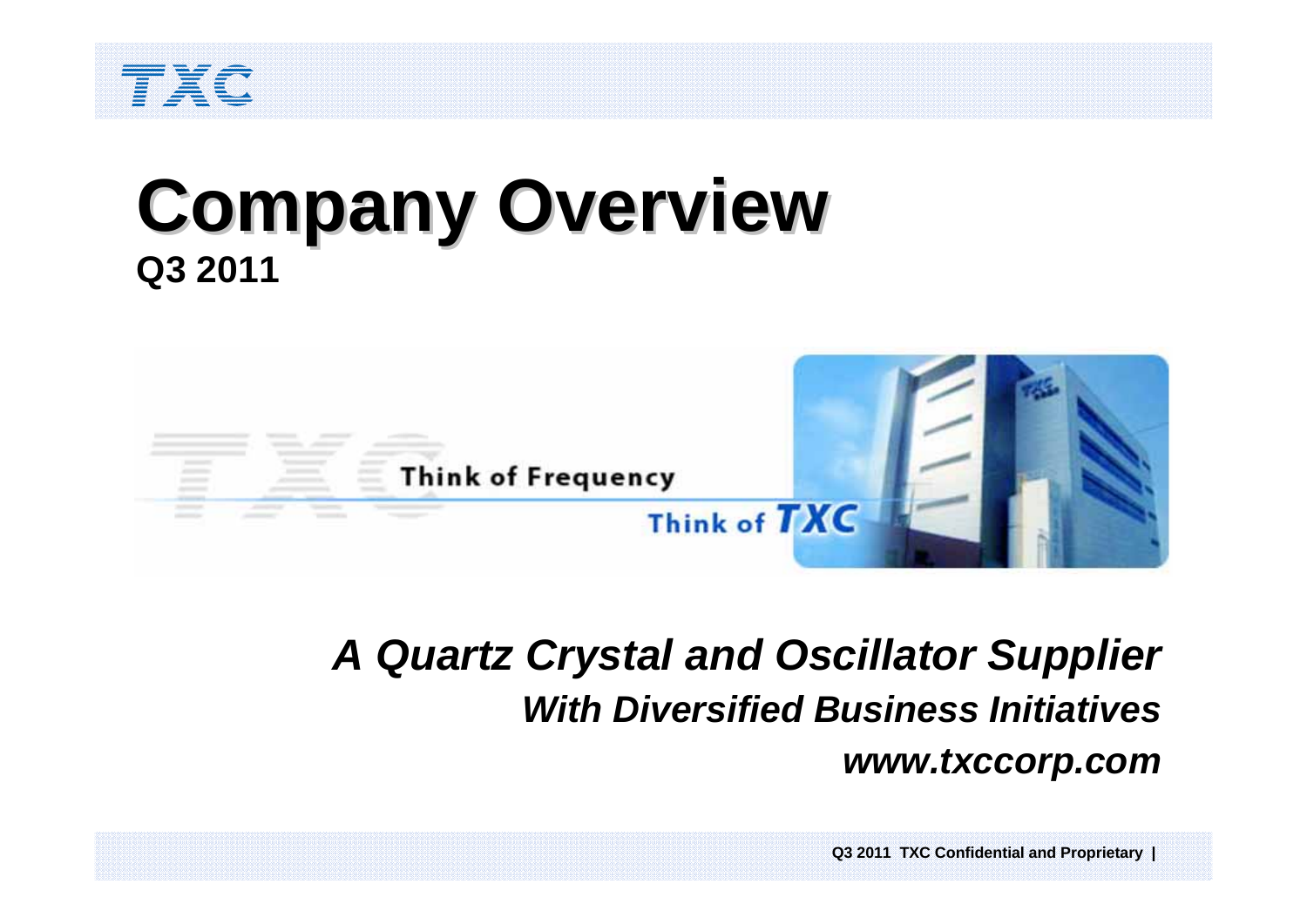## **Vision & Mission**

## *Vision*

*To become one of the best managed "Crystal & Oscillator" companies in the world – based on Competitive Product offering and Service Excellence to customers, growth sustainability, revenues-profit performance, values to the shareholders, quality brand name, and employee satisfaction."*

*Paul LinChairman &Founder*



*Peter LinPresident*

#### *Mission*

*To achieve a Win-Win-Win partnership in the Supplier-TXC-Customer relationship.*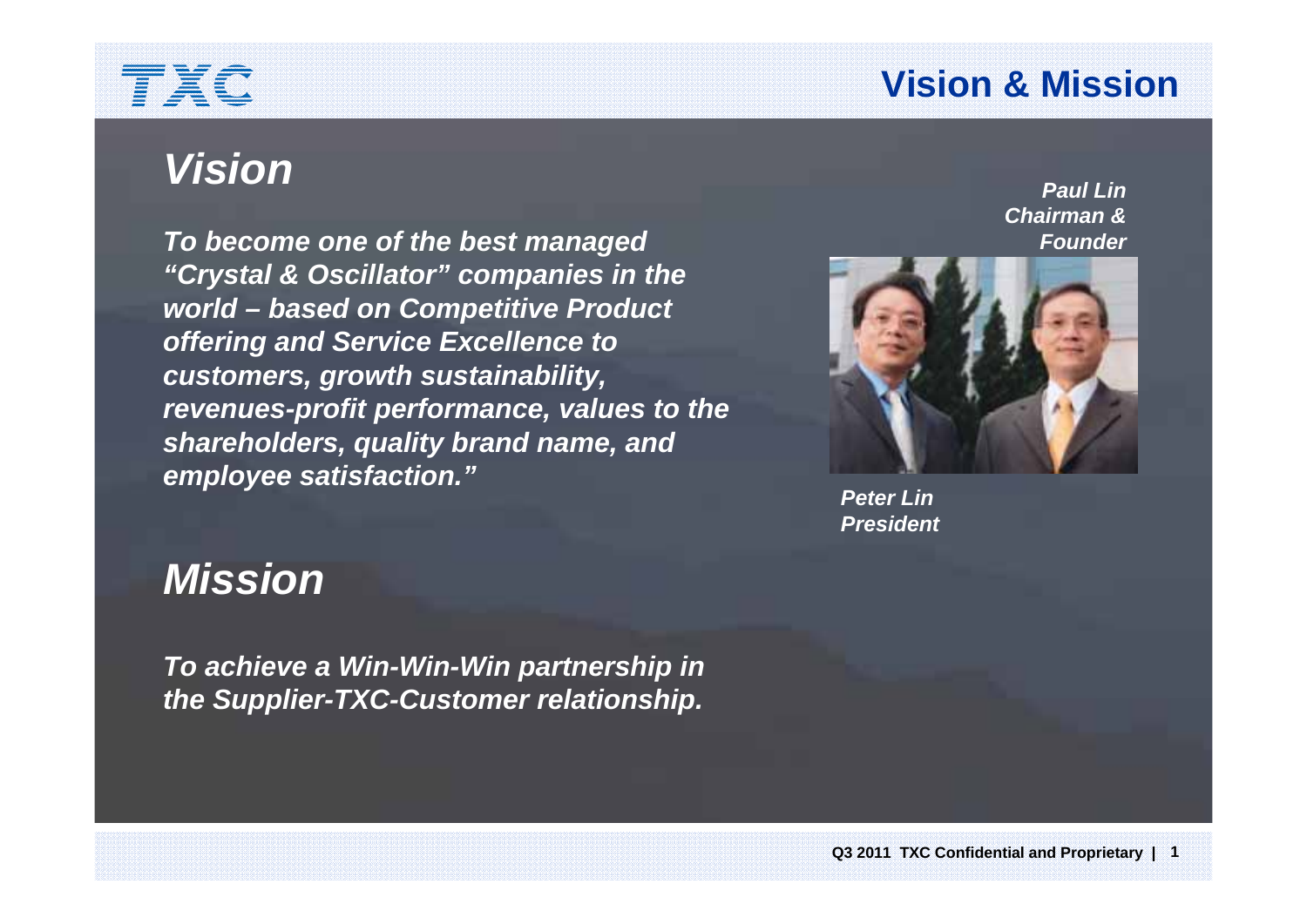#### **Company**

**Excellent Reputation Almost 30** years<br> **Excellent Reputation**<br> **Excellent Reputation**<br> **Excellent Reputation**<br> **Excellent Reputation**<br> **in frequency control market**

*National Quality Award*

*the highest national honored*

*#4 Largest*

*8.6% market share*

# **Excellent Reputation**

*TWSE: 3042Listed***942**<br> **1sted**<br> **1999** Plint<br> **999** Plan<br> **1999** Plan

*CSR Awardby Commonwealth* 

*Magazine*

*Plant Chongqing, China in plan*

*CSR Award*

*by Vision Magazine*

**1**

*Incorporated*

*Plant Ningbo, China in production*

*Plant Taiwan* **1***in production*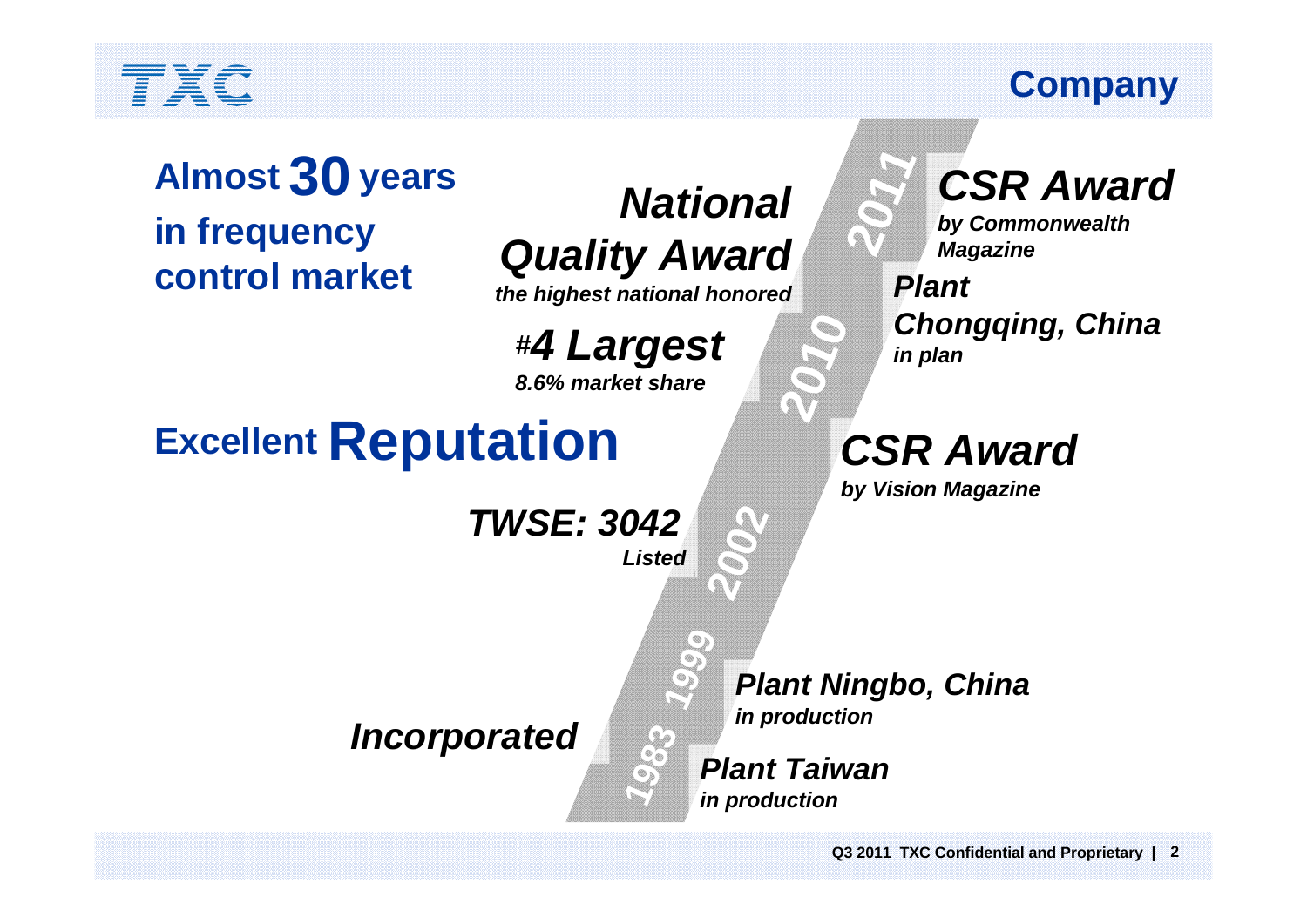#### **Quality**

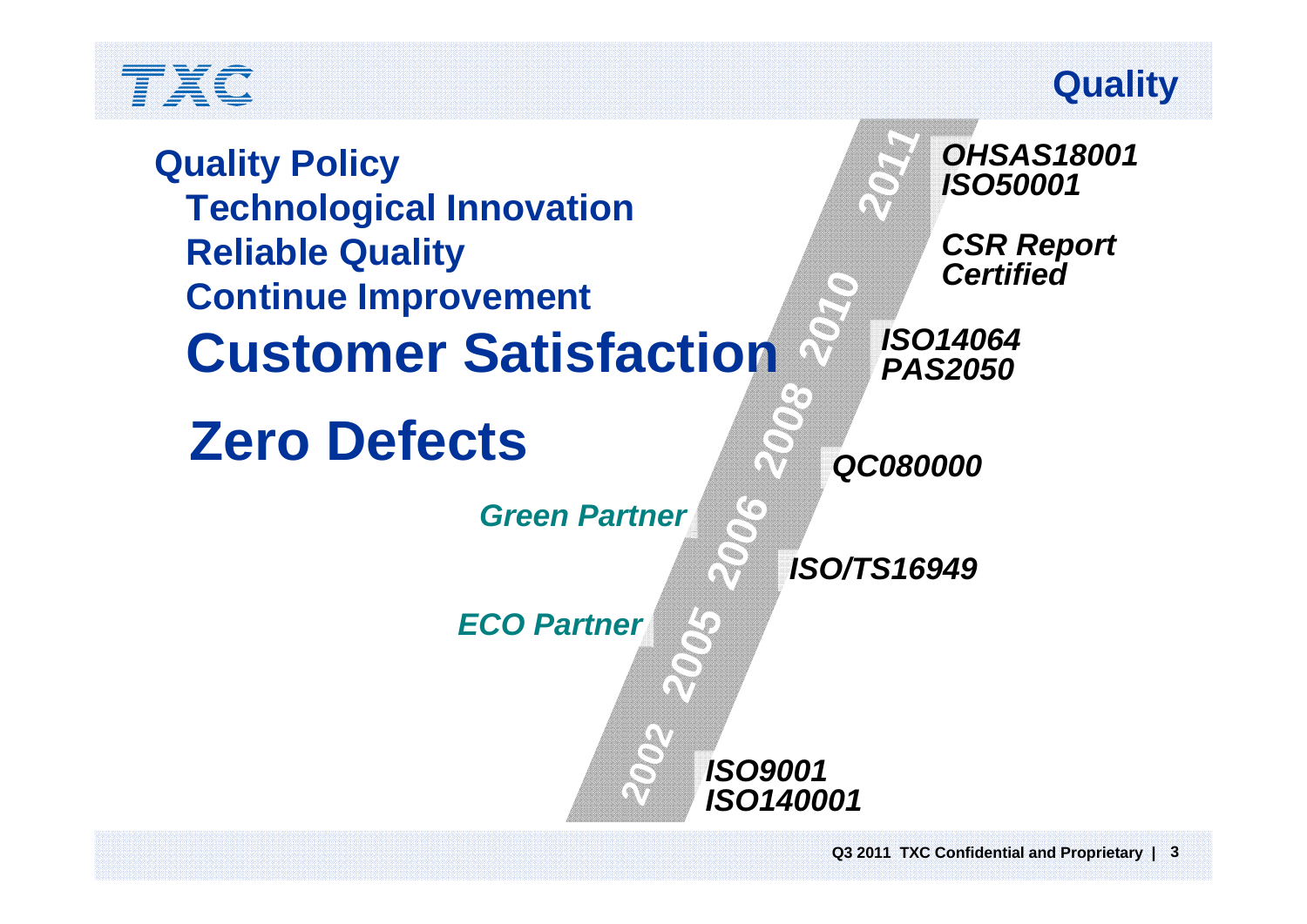# **CORE**

*BasicsCrystal, XO, TCXO, PMO* 

*Compact Size, Low Power*

*AOMAdvanced Oscillator & ModuleXO/SO, VCXO, TCXO, OCXO*

*High Stability, High Frequency, Low Jitter*

*ACAPAutomotive Crystal Application Product*

**Automotive**

**Networking**

*Base Station, Repeater, Sever, Storage, NAS, Switch, Router* 

*Set Top Box, Digital Camera,* 

*Mobile Phone, GPS, Smart Grid* 

**PC**

**Mobile**

*Desktop, NB, Tablet* 

**Consumer**

*Gaming, Multimedia* 

*Non-Critical, Critical*

*Crystal, XO*

*Wide OTR, High Shock and High Vibration Resistance*

**Core & Diversified**

**Diversified**

**Green Solutions**

**Power Mgt. Components (PMC)**

> **Sapphire Wafer**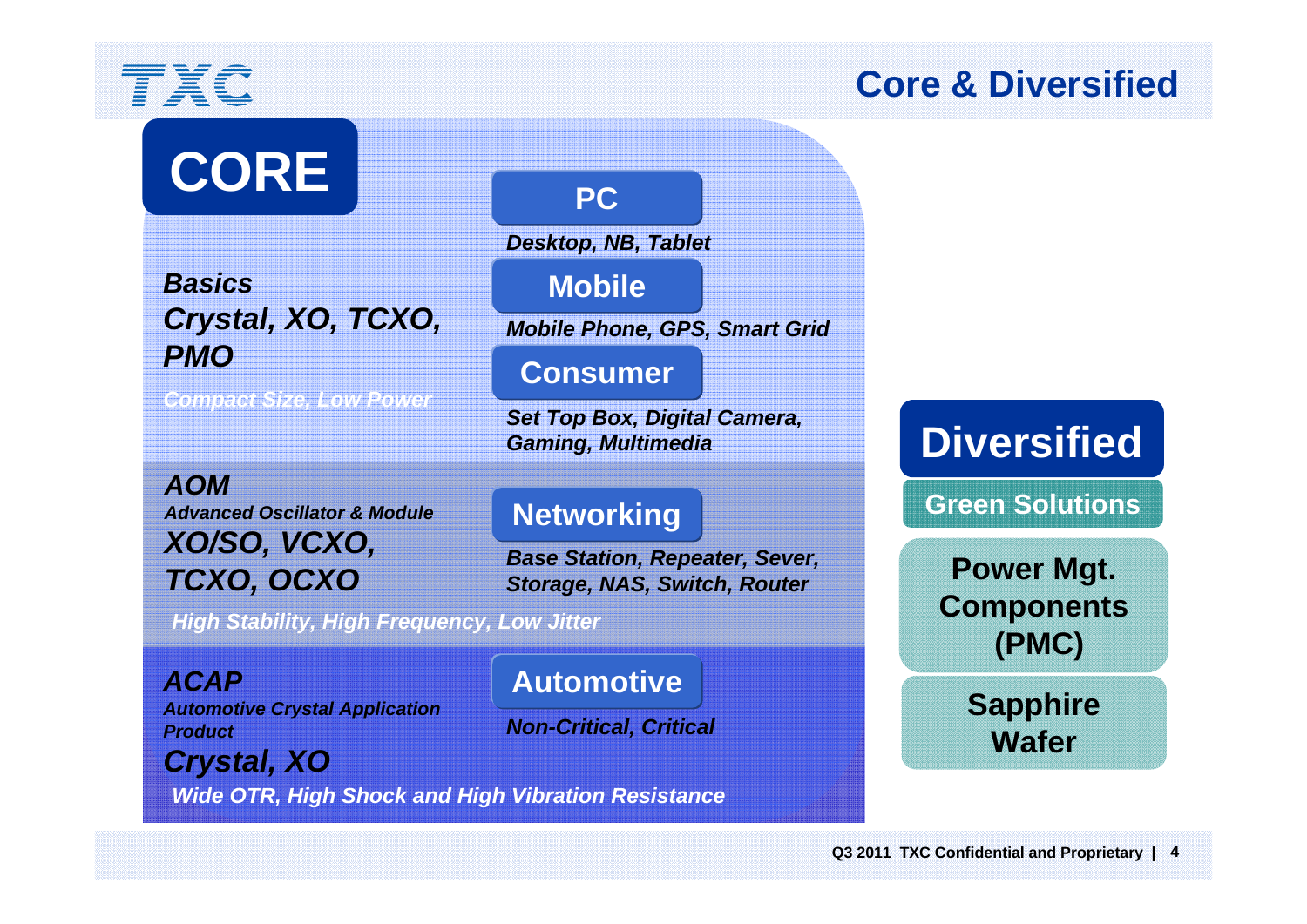



## **Consistent growth for the past 10+ years Continue Growth Sustainability**

## **Strategy to diverse product portfolio for high Growth Markets**

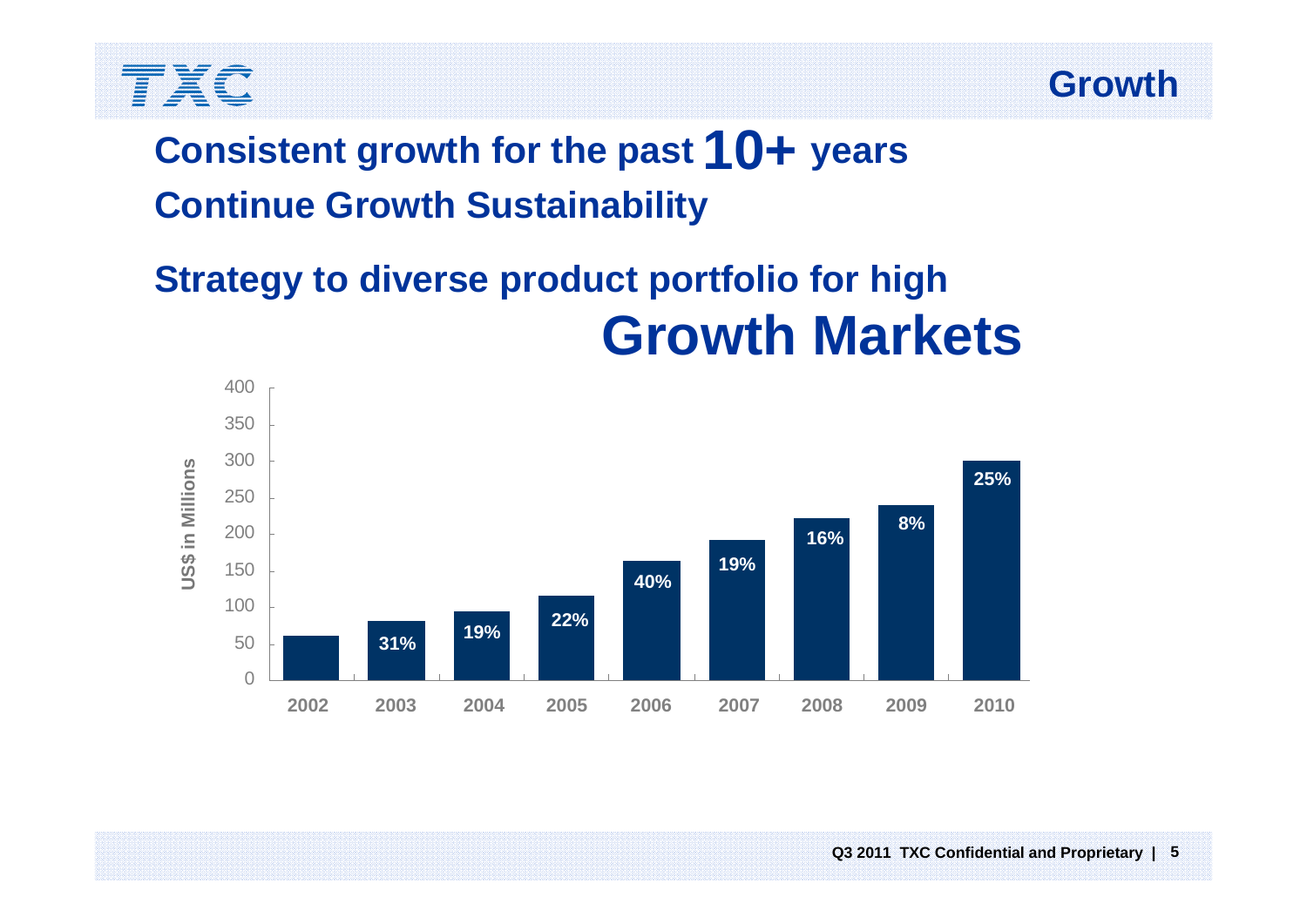

**Revenues**

#### **2011 revenues by segments**



# **Strategy Time to Market and to catch Market Transition**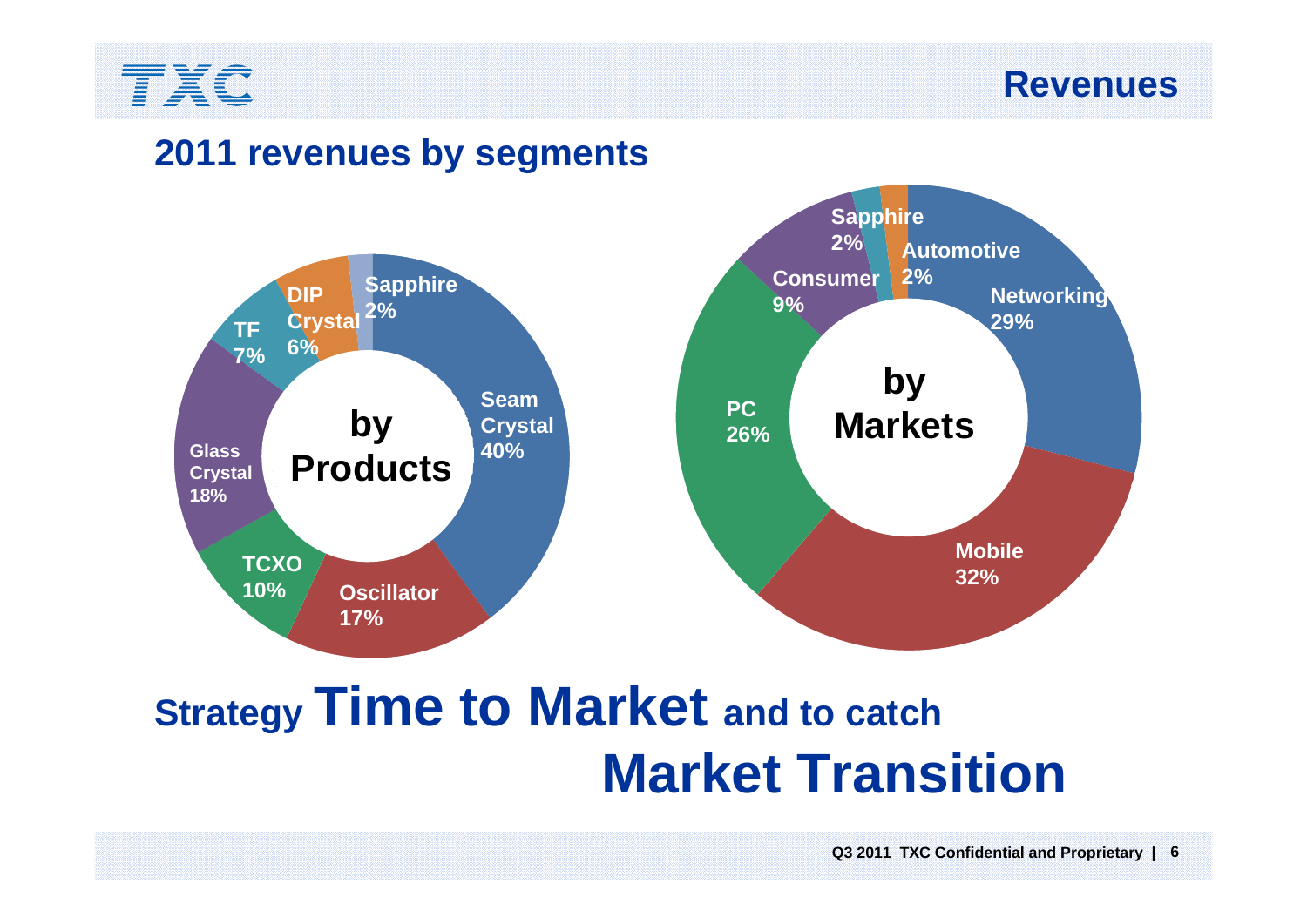

**Team**

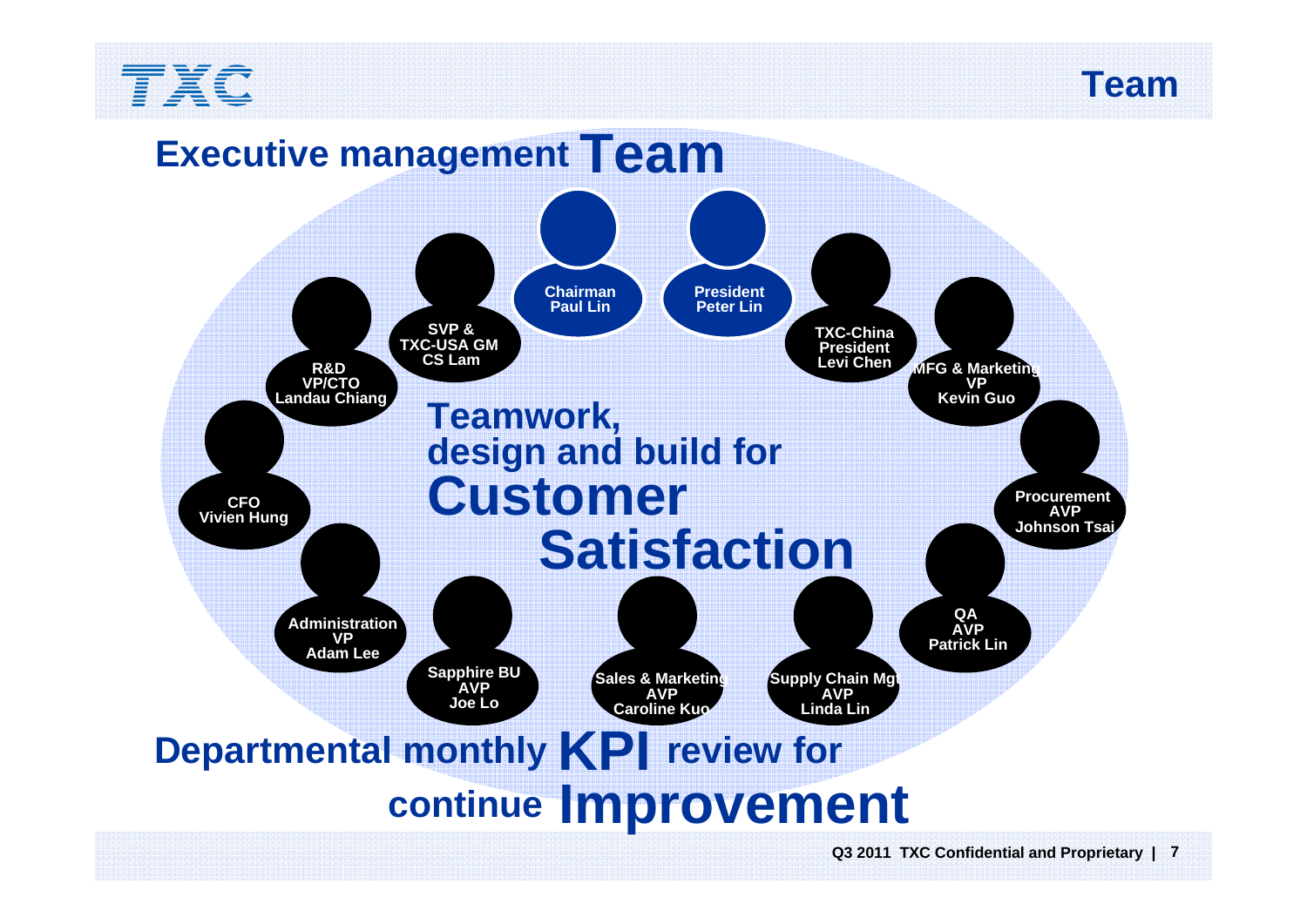

#### **Sales & Marketing Support**

# **Strategy to deliver long-term Relationships and Customer Needs**



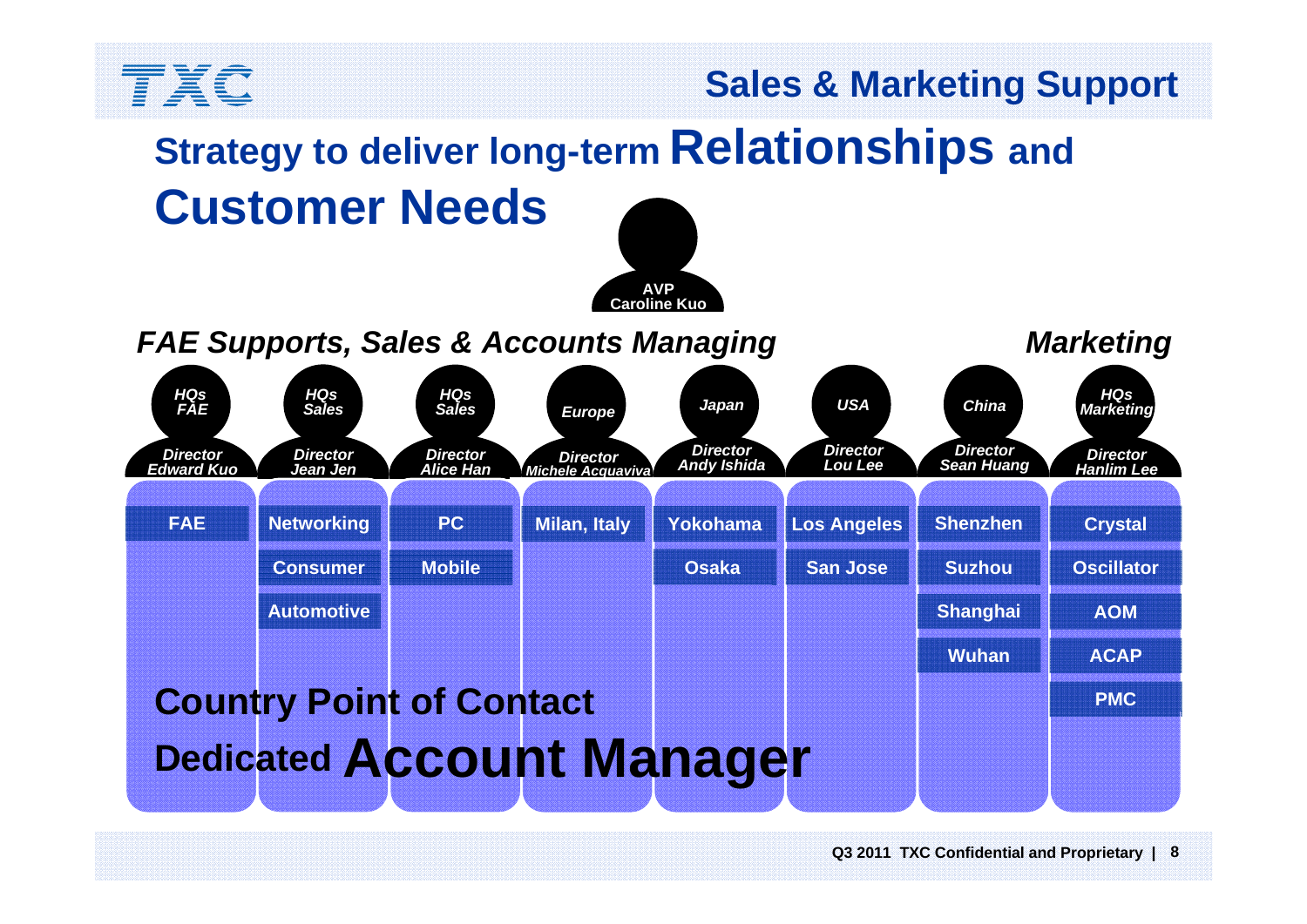## **Capacity**



## **Scale Economics**

| <b>DIP Crystal</b>        | <b>30M</b>  |
|---------------------------|-------------|
| <b>Glass Seal Crystal</b> | 57M         |
| <b>Seamseal Crystal</b>   | <b>70M</b>  |
| <b>KHz Crystal</b>        | <b>10M</b>  |
| <b>TCXO</b>               | <b>10M</b>  |
| <b>XO/SO/VCXO</b>         | <b>9M</b>   |
| <b>Total Capacity</b>     | <b>186M</b> |

Units/month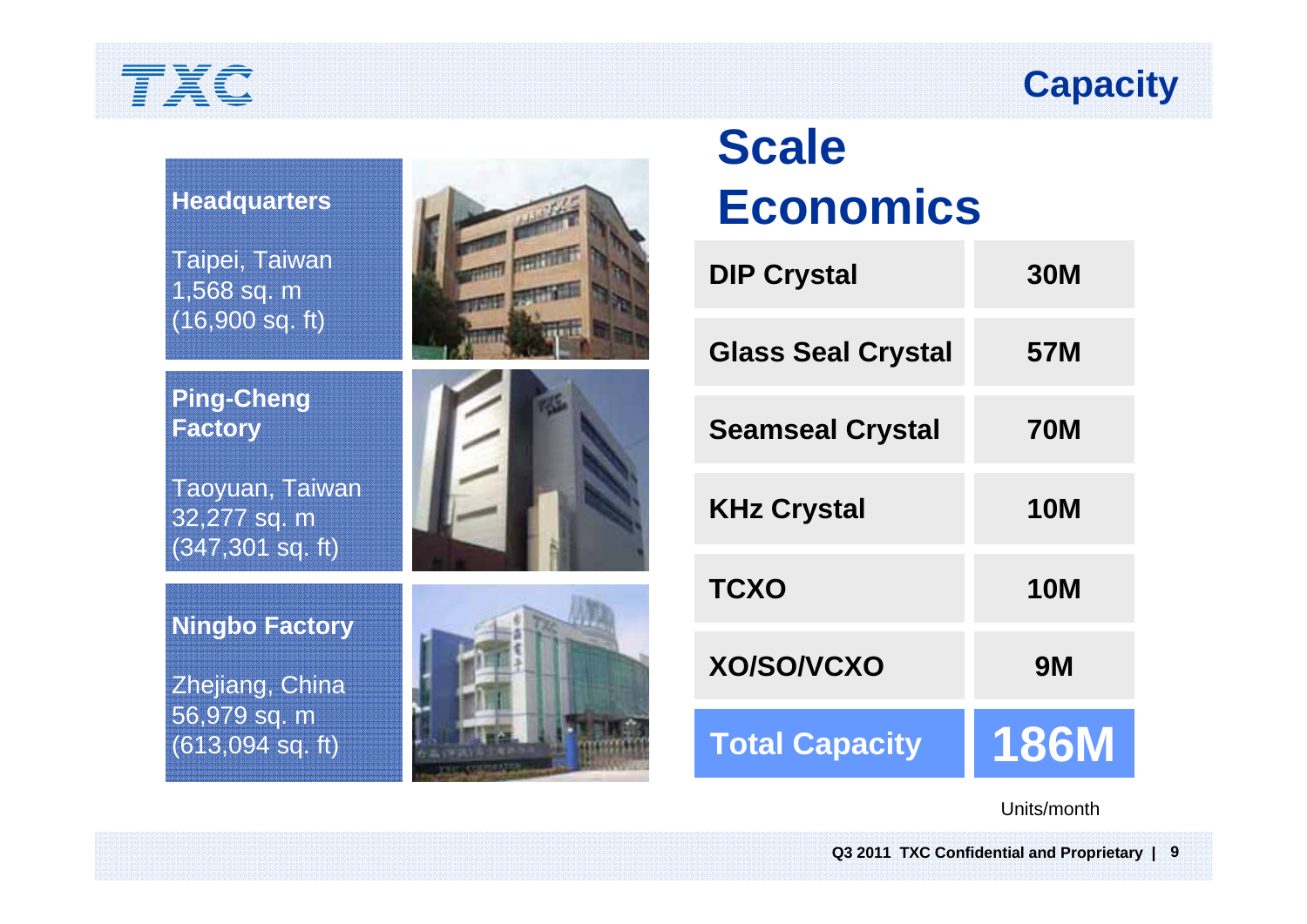#### **Core Competence**

#### *Technology*

*In-House Design, Simulation, and Processing Capabilities*

#### *Quality*

*Assurance on Design and Production*

#### *Service*

*Global Sales, Marketing and FAE Support*

#### *Cost Efficiency*

*Economy of Scale Production in both Taiwan and China Factories*

#### *Time to Market*

*Leader in Crystal & Oscillator Miniaturization*

*Flexibility*

*Agile Sampling Capability and Quick Ramp Up to Volume*

**Q3 2011 TXC Confidential and Proprietary | 10**

*IC Design Houses*

*Global*

*Brand*

*Names*

## **Serving Worldwide Customers**

## *Enterprises* **Strategy Global Approach**

*EMS*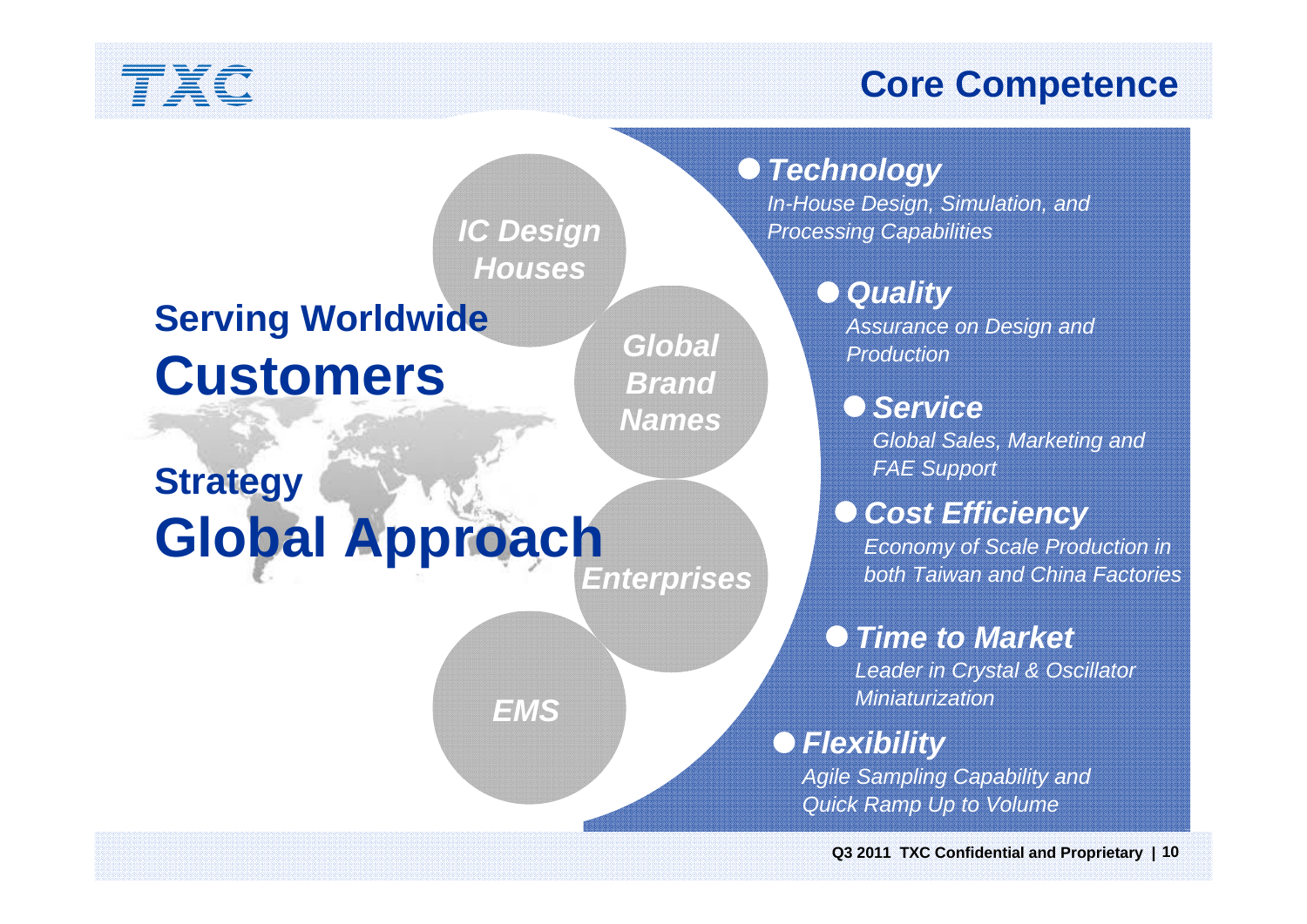#### **Ranking**

## TXC

## **Continue to gain Market Share**

| 2010                       |                        | 2008             | 2009           | 2010                       | $(09-10)$                      | 2009         | 2010          |
|----------------------------|------------------------|------------------|----------------|----------------------------|--------------------------------|--------------|---------------|
| <b>Rank</b>                | Company<br><b>Name</b> | <b>Revenue</b>   | <b>Revenue</b> | <b>Revenue</b>             | <b>Market</b><br><b>Change</b> |              | <b>Market</b> |
|                            |                        | $\boldsymbol{s}$ | $\mathcal{S}$  | $\boldsymbol{\mathcal{S}}$ | %                              | <b>Share</b> | <b>Share</b>  |
| $\boldsymbol{\mathcal{L}}$ | <b>Epson Toyocom</b>   | 675              | 641.2          | 793.1                      | 23.69%                         | 22.1%        | 22.7%         |
| $\overline{2}$             | <b>NDK</b>             | 571              | 459.1          | 547.4                      | 19.23%                         | 15.8%        | 15.7%         |
| 3                          | <b>KDS</b>             | 327              | 271.3          | 390.7                      | 44.01%                         | 9.4%         | 11.2%         |
| $\overline{4}$             | <b>TXC</b>             | 222              | 240.5          | 301.4                      | 25.32%                         | 8.3%         | 8.6%          |
| 5                          | <b>KED</b>             | 304              | 292.4          | 296.7                      | 1.47%                          | 10.1%        | 8.5%          |
| 6                          | Vectron                | 200              | 147.9          | 205                        | 38.61%                         | 5.1%         | 5.9%          |
| $\overline{7}$             | <b>Hosonic</b>         | 119              | 97.3           | 108.6                      | 11.61%                         | 3.4%         | 3.1%          |
| 8                          | Rakon                  | 96               | 81.5           | 105.9                      | 29.94%                         | 2.8%         | 3.0%          |
| 9                          | <b>Taitien</b>         |                  |                | 75.1                       |                                |              | 2.2%          |
| 10                         | <b>TEW</b>             | 75               | 60.1           | 66.1                       | 9.98%                          | 2.1%         | 1.9%          |
| 11                         | <b>Micro Crystal</b>   | 56               | 47.5           | 57                         | 20.00%                         | 1.6%         | 1.6%          |
| 12                         | Pericom                | 53               | 47.6           | 56.2                       | 18.07%                         | 1.6%         | 1.6%          |
| 13                         | <b>River</b>           | 51               | 40.8           | 46.9                       | 14.95%                         | 1.4%         | 1.3%          |
| 14                         | <b>Connor-Winfield</b> | 44               | 35.1           | 38.7                       | 10.26%                         | 1.2%         | 1.1%          |
| 15                         | Fox                    | 40               | 34.4           | 37.8                       | 9.88%                          | 1.2%         | 1.1%          |
|                            | <b>Total Revenues</b>  | 3,388            | 2,900          | 3,491                      | 20.37%                         |              |               |

#### **US\$ in Millions Source - CS&A Marketing Report**

**Q3 2011 TXC Confidential and Proprietary | 11**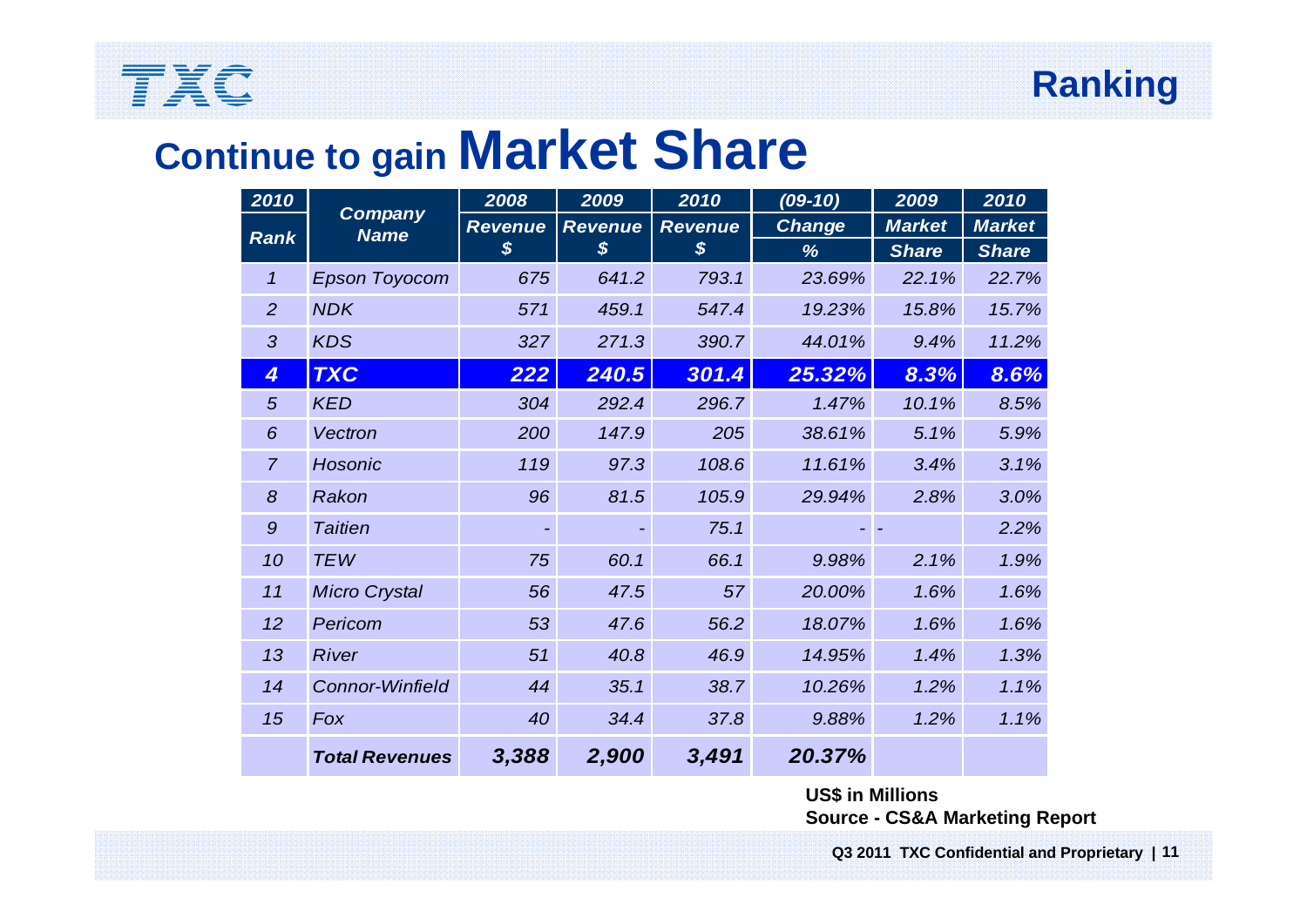

#### **Size Reduction Roadmap**

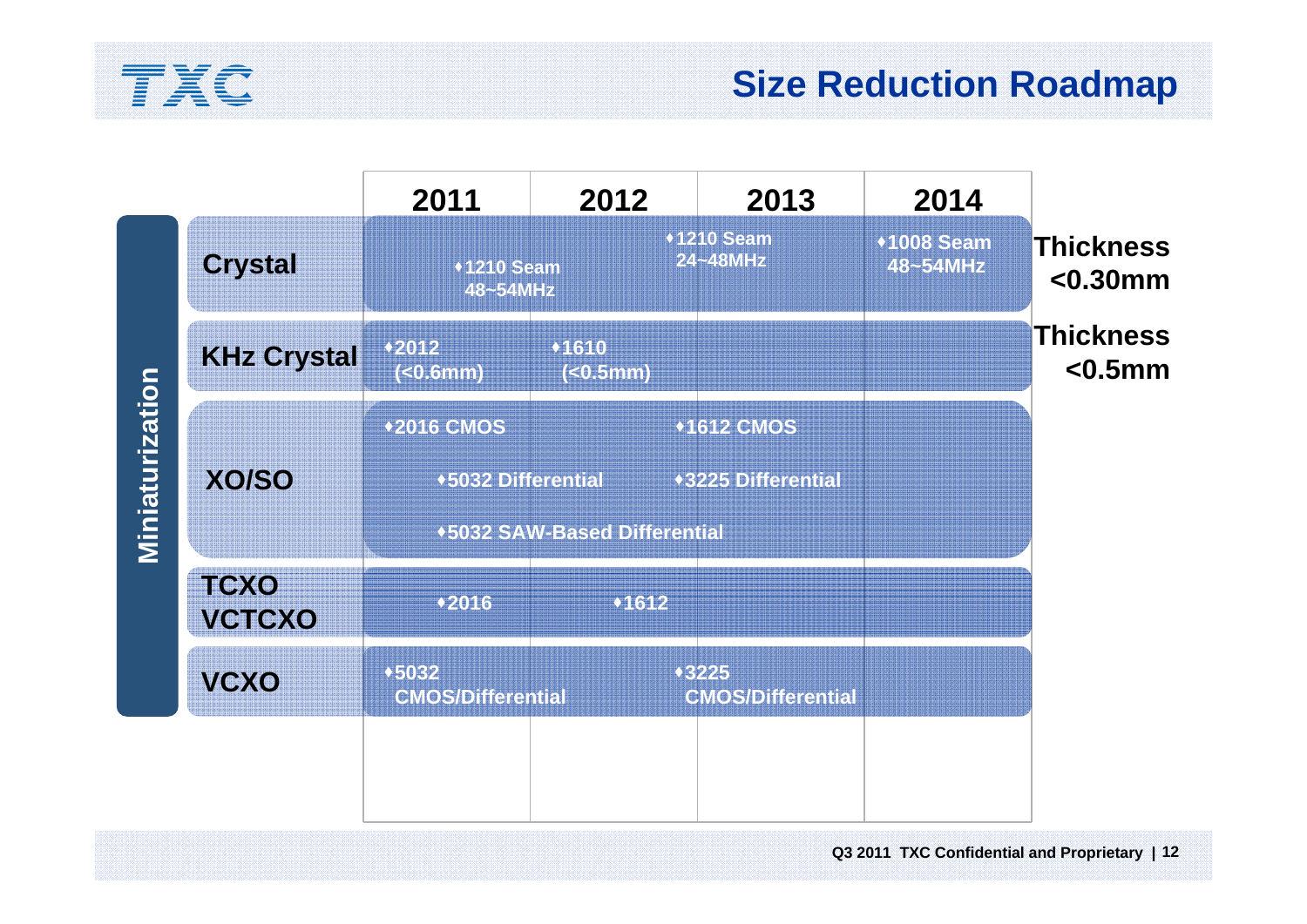

|                   |                              | 2011                                                                                                                             | 2012                                                                    | 2013                                                                  | 2014 |                                           |
|-------------------|------------------------------|----------------------------------------------------------------------------------------------------------------------------------|-------------------------------------------------------------------------|-----------------------------------------------------------------------|------|-------------------------------------------|
| <b>Technology</b> | <b>Crystal</b>               | <b>*Glass Seal -40~125</b><br>◆Seamseal -40~125<br>19.2MHz/38.4MHz                                                               | (ACAP)<br>(ACAP)<br>◆2520/2016 Seamseal (GPS)                           | *Glass Seal -50~150 (ACAP)<br>◆1612 Seamseal (GPS)<br>19.2MHz/38.4MHz |      | <b>Wide OTR</b><br><b>High Stability</b>  |
|                   | <b>XO/SO</b>                 | ◆100~800MHz (PLL)<br>Phase noise $< 0.3$ ps                                                                                      | <b>•CMOS-40~105</b>                                                     | (ACAP)<br>◆100~200MHz (Fund)<br>Phase noise $< 0.1$ ps                |      | <b>Wide OTR</b><br><b>Low Phase Noise</b> |
|                   | <b>TCXO</b><br><b>VCTCXO</b> | $+4.28$ ppm<br>$(-10 - 85$ <sup>o</sup> C)                                                                                       | $+0.14$ ppm<br>$(-40 - 85$ <sup>o</sup> C)<br>◆32KHz (±5 ppm, -30~85°C) | $\cdot$ ±0.5ppm (ACAP)<br>$(-40 - 85$ <sup>o</sup> C)                 |      | <b>High Stability</b>                     |
|                   | <b>VCXO</b>                  | ◆50~700MHz (PLL)<br>Phase noise <0.3ps                                                                                           |                                                                         |                                                                       |      | <b>Low Phase Noise</b>                    |
|                   | OCXO                         | ◆10MHz, 13MHz<br>◆38.88MHz<br>$(\pm 10 \text{ppb}, -10 - 75^{\circ}\text{C})$<br>(±200ppb, -30~70°C)<br>◆10MHz (±3ppb, -10~75°C) |                                                                         |                                                                       |      | <b>SC-cut</b><br><b>Ultra Stability</b>   |